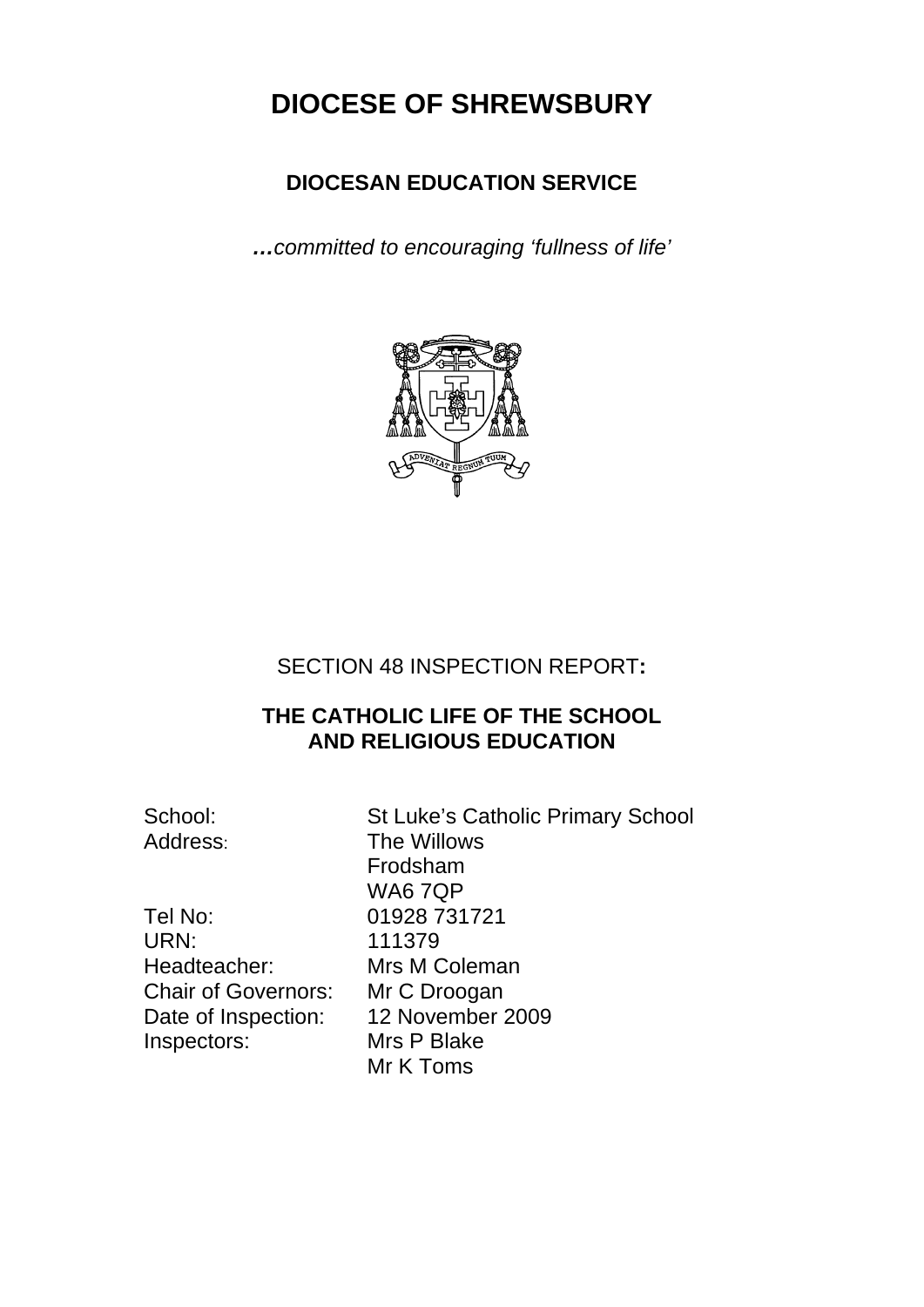#### **BASIC SCHOOL DATA**

| <b>SCHOOL DATA</b>                       |                                |
|------------------------------------------|--------------------------------|
| Name of School                           | <b>St Luke's CPS</b>           |
| School email address                     | admin@stlukes.cheshire.sch.uk  |
| Name of Head teacher                     | Mrs M Coleman                  |
| Name of Chair of Governors               | Mr C Droogan                   |
| Name of Parish Priest                    | Monsignor O Neill              |
| Name of Religious Education Co-ordinator | Mrs M Williams / Mrs E Johnson |

St Luke's Catholic Primary School is situated in the town of Frodsham on the outskirts of Chester and serves the parish of Frodsham which covers a wide geographical area from Elton through to Helsby, Kingsley, Sutton Weaver and Norley. We are committed to our Mission Statement which under pins all that we do. Frodsham and the surrounding area contain both private and Local Authority housing and generally our parents are very supportive and positive about our school. They, like us, have high expectations about their children's learning.

 Significantly we attract a proportion of pupils from nearby Runcorn. Our NOR continues to rise despite national and local falling trends. In some years, for example 2006 and 2009, we were oversubscribed. Analysis of pupil performance data shows that whilst some children perform above the age related expectations, the majority of children demonstrate skills and knowledge which are in line with those expected nationally. Our school has continued to maintain and improve standards which have remained high over the past four years. We enjoy a very good relationship with the Parish Priest and parishioners and work hard to build local community and world wide links. Religious education in St Luke's is regarded as the most prestigious area of learning and valued and recognised as the foundation for all that we do.

| <b>STAFFING &amp; ORGANISATION</b>                    |     |  |
|-------------------------------------------------------|-----|--|
| Number of full-time teachers                          | 8   |  |
| Number of part-time teachers                          |     |  |
| Number of Catholic teachers                           |     |  |
| Number of teachers from other Christian faiths        | າ   |  |
| Number of teachers from other faith backgrounds       |     |  |
| How many teachers teach Religious Education?          | 8   |  |
| Number of teachers with CCRS                          |     |  |
| Number of teachers with other Catholic qualifications |     |  |
| (e.g. Theology, leadership)                           |     |  |
|                                                       |     |  |
| <b>PUPILS / STUDENTS</b>                              |     |  |
| Number of pupilo on roll                              | 201 |  |

| Number of pupils on roll                                       | 201      |
|----------------------------------------------------------------|----------|
| Number of classes                                              |          |
| Organisation of classes                                        | Year Gps |
| Average class size                                             | 29       |
| % of Catholic pupils                                           | 84%      |
| % of pupils from other Christian faiths                        | 16%      |
| % of pupils from other faith backgrounds                       |          |
| Number of pupils on SEN register                               | 17       |
| Number of pupils with a Statement of Special Educational Needs | 2        |

| TEACHING TIME FOR R.E. PER WEEK IN - |         |
|--------------------------------------|---------|
| Foundation                           | $10% +$ |
| Key Stage 1                          | $10% +$ |
| Key Stage 2                          | 10%+    |

| FINANCIAL DATA - actual expenditure over 2 years |     |
|--------------------------------------------------|-----|
| English                                          | 750 |
| <b>Mathematics</b>                               | 700 |
| Science                                          | 600 |
| <b>Religious Education</b>                       | 600 |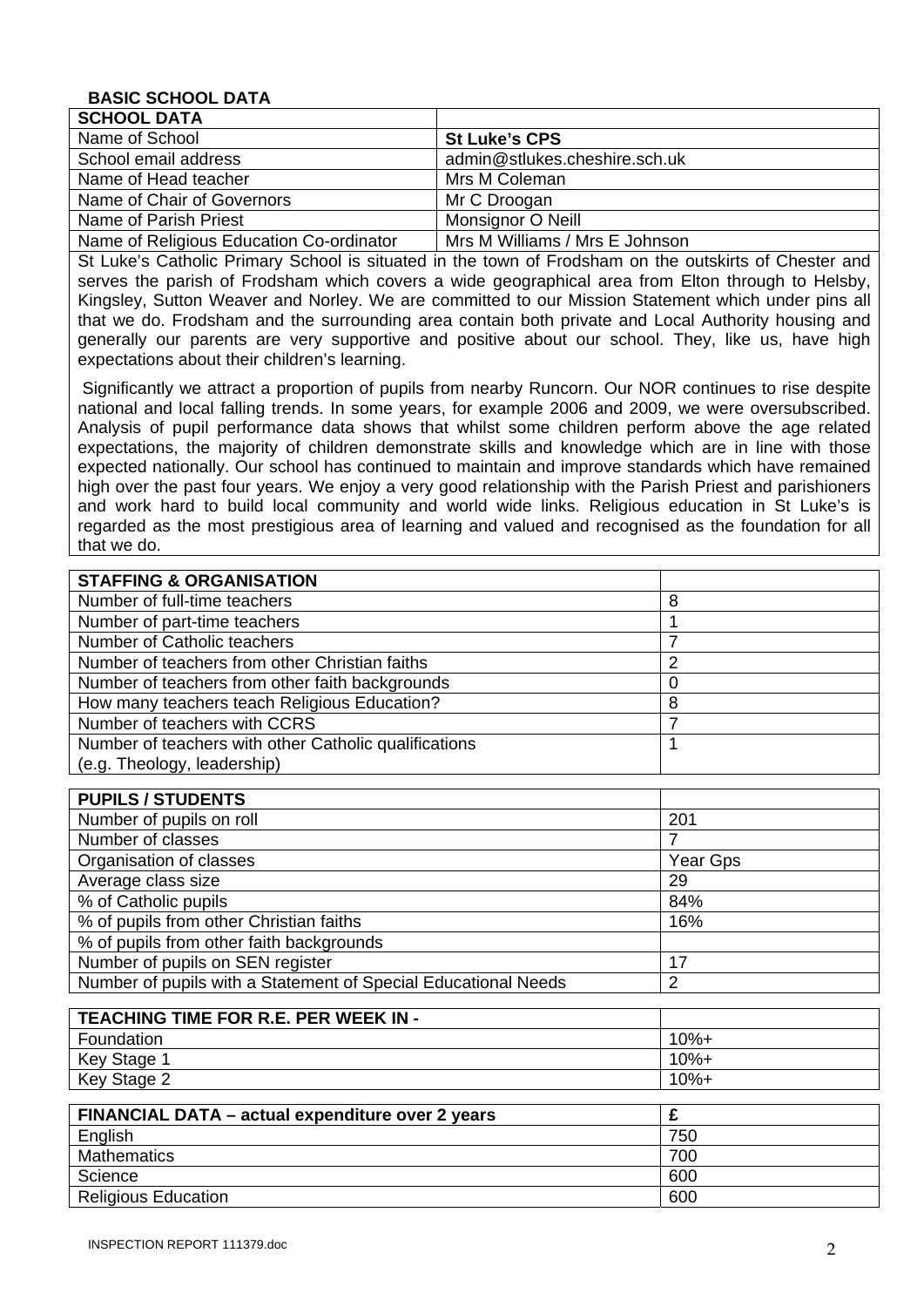| Key to judgements: Grade 1 is outstanding, grade 2 good, grade 3 satisfactory | Judgement |
|-------------------------------------------------------------------------------|-----------|
| and grade 4 inadequate                                                        |           |

#### **OVERALL EFFECTIVENESS OF THE SCHOOL 1**

The overall effectiveness of St Luke's is outstanding. The school provides a high standard of Religious Education which successfully meets the needs and interests of its pupils.

Led by a dedicated, committed Headteacher, the school is successful in providing an environment which promotes Gospel values and in which pupils feel valued and respected. The quality of teaching and learning is outstanding, and as a result pupils make excellent progress.

The Governors provide appropriate support and challenge and they make an important contribution to the management of the school, ensuring that the Catholic ethos is upheld.

The Mission Statement is prominently displayed throughout the school and is well understood by the entire school community. A typical comment from children was: "Our mission statement shows what the school is all about. We have wonderful displays in every classroom".

St Luke's actively encourages the involvement of parents in school activities, in particular those related to Religious Education and the faith life of the school.

The Deputy Head Teacher has recently retired. Under his leadership Religious Education was of a high standard, and since the last Inspection improvement has been excellent.

#### **What the school could do to improve further**

All key issues raised in the last Inspection have now been addressed effectively. The school's evaluation of Religious Education is accurate and targets for future development have been identified.

It is recommended that :

- The school should now implement its plans for the appointment of a permanent RE Leader.
- Further opportunities are taken to expand and increase the excellent and impressive classroom RE displays into the School Hall, in order that these high quality displays can be seen and appreciated by all – visitors, children and staff.

| THE CATHOLIC LIFE AND ETHOS OF THE SCHOOL |  |
|-------------------------------------------|--|
|                                           |  |

St Luke's is a calm and tranquil environment where all work purposefully. The Mission Statement is regularly reviewed and pupils have direct input into its development through multi-age focus groups and class focus groups.

The children are able to discuss the meaning of the Mission Statement with genuine enthusiasm and insight. They know what the Statement means in practical terms for their own lives in today's world.

Pupils are clear about what the school believes in, and its values of care, respect and joy.

#### **COLLECTIVE WORSHIP**

Collective Worship is of a high standard. Activity in this respect is outstanding and a comprehensive policy is in place.

Assemblies, Masses and Liturgies are well-planned, and activities are evaluated.

The school fulfills its statutory obligations in this area. There are opportunities for formal and informal prayer on a daily basis. Masses are celebrated in school throughout the year; there are also special Collective Worship Assemblies and Liturgies that celebrate the Liturgical Year.

Pupils are encouraged to take an active role in worship: they write their own prayers and are sufficiently confident to lead collective worship within school.

During the Inspection an Assembly led by Year 5 children was observed: pupils were challenged in their thinking, and opportunities for reflection, prayer and drama were key elements of the celebration. Year 6 pupils also led a thoughtful and reflective prayer walk as part of their lesson.

Parents are encouraged to attend Assemblies, Masses and Liturgies and a large number were present on the day of the Inspection. Parents are encouraged to attend Assemblies, Masses and Liturgies and a large number were present on the day of the Inspection.

It is clear that Collective Worship is central to the work of this school, and very effectively promotes pupils' understanding of their role in our changing society.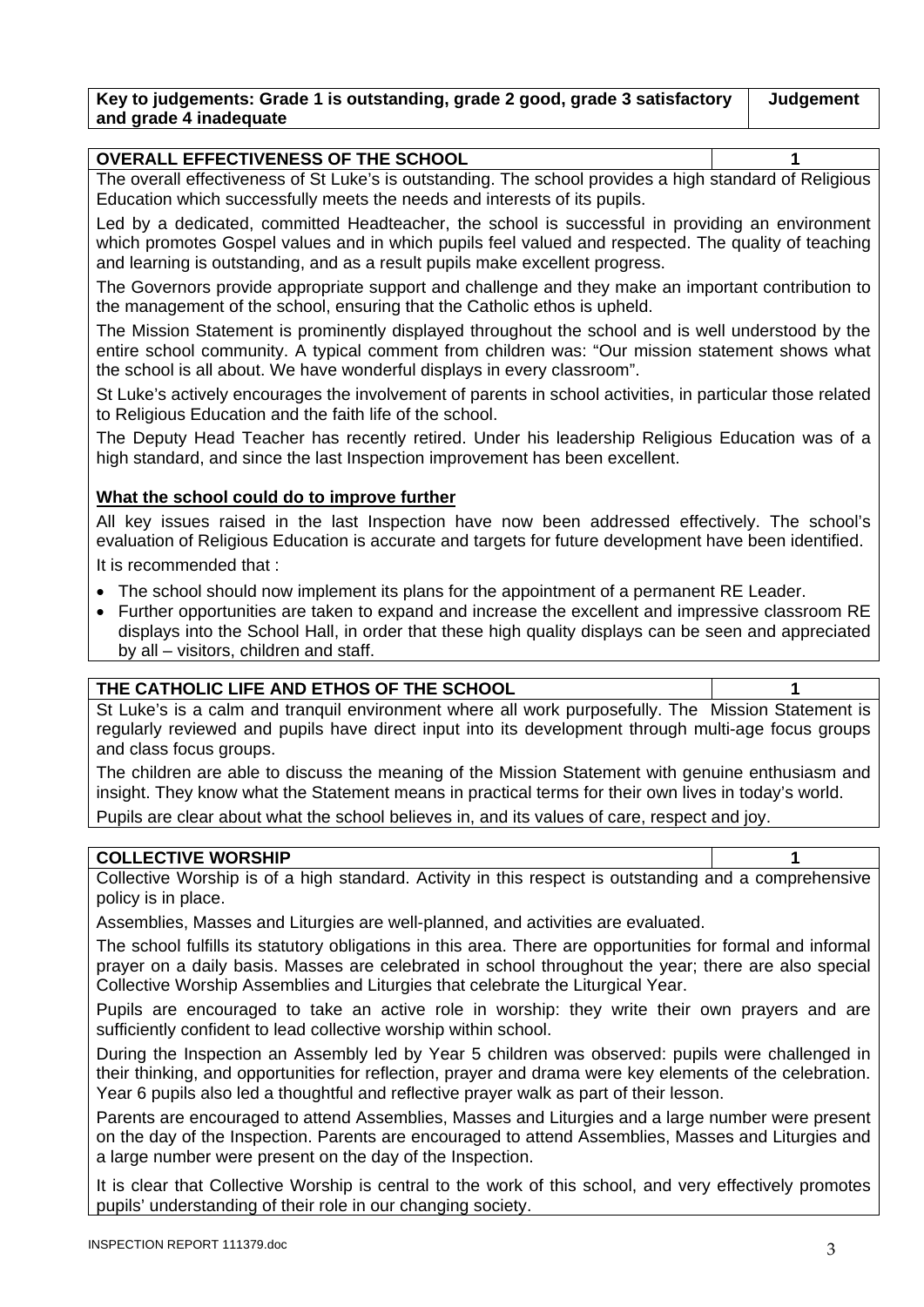| SPIRITUAL AND MORAL DEVELOPMENT AND OVERALL PERSONAL |  |
|------------------------------------------------------|--|
| <b>DEVELOPMENT OF PUPILS</b>                         |  |

A good, comprehensive policy is in place and pupils are actively involved in all aspects of school life.

Assemblies and other activities reflect Gospel values and assist in providing pupils with an understanding of other faiths and cultures, as well as giving opportunities for the children to reflect on their own experiences, attitudes and values. It is quite obvious that St Luke's pupils are developing a spiritual and moral dimension in their lives.

Inspectors noted that behaviour in lessons, and around the school, was excellent. Without exception, pupils were confident, articulate and well-mannered. They were aware of the needs of others within their school, and in the wider community outside.

Relationships at all levels are strong; there is a sense of mutual respect and forgiveness in the school. Inspectors observed impressively high levels of

co-operation and mutual support, with older pupils taking responsibility for themselves and the wellbeing of younger pupils.

Children expressed their enjoyment with comments such as: "I love the topic Friends! The fun activities allow you to spend more time with your friend and get to know a little more. Here I Am is good as you can express your feelings more and say what you really feel".

#### **PARTNERSHIP: PUPILS, PARENTS, PARISH(ES) AND WIDER COMMUNITY 1**

This school fosters outstanding partnerships

**Pupils**: Relationships with pupils are real strengths of St Luke's. The children consider themselves to be valued and feel their views are respected. The result is that they respond well to opportunities offered to them to take on responsibilities within the school.

There is an elected School Council which meets regularly. It organizes an annual questionnaire seeking the opinions of pupils on life in school. The pupils are confident that their voice will be heard and will influence decision-making within the school. A number of high-profile responsibilities are undertaken by the children, such as becoming a Year 6 Buddy, or taking charge of a Fair Trade stall, and these functions promote their self-confidence and independence.

**Parents**: Relationships with parents are very good. They have high expectations of the school and are very supportive. Many parents take an active role in school. They refer to the "caring and happy community of St Luke's". The school keeps parents well-informed and encourages them to become involved with the school and with their child's education. Here I Am information is sent out to parents each term.

Parents have described the school as "a happy place where they do everything to make our children happy"; one father praised the Head Teacher and staff for their valuable "discreet and sensitive support" during his own critical time of personal need.

**Parishes**: The Parish Priest is a regular visitor to the school. He is very engaged with St Luke's and is well-known to the pupils. He celebrates Masses and Liturgies in school and pupils attend Mass in the Church on various Liturgical feasts.

There is a high level of partnership with the Parish, and the school leads the Sacramental Programme, providing workshops for parents and leading Masses and celebrations in the Church. Staff are involved at Cluster Masses of the local Catholic schools.

Communication between school and Parish is good and it is intended to start distributing Parish Newsletters to parents in the future.

**Community Cohesion/ Wider Community**: St Luke's contributes to the wider community in a variety of ways. Pupils take an active part in fund-raising initiatives to support the Diocesan Children's Society, Cafod, Barnardo's, Macmillan Nurses, and many more. Locally the school is involved in a project "Churches Together" which brings together different religious communities in Frodsham. There are good links with local Catholic and community schools.

Pupils are taught to understand the needs of the wider community, and of those less fortunate than themselves, through their links with Fair Trade and their support of Andalie, a child in the Dominican Republic.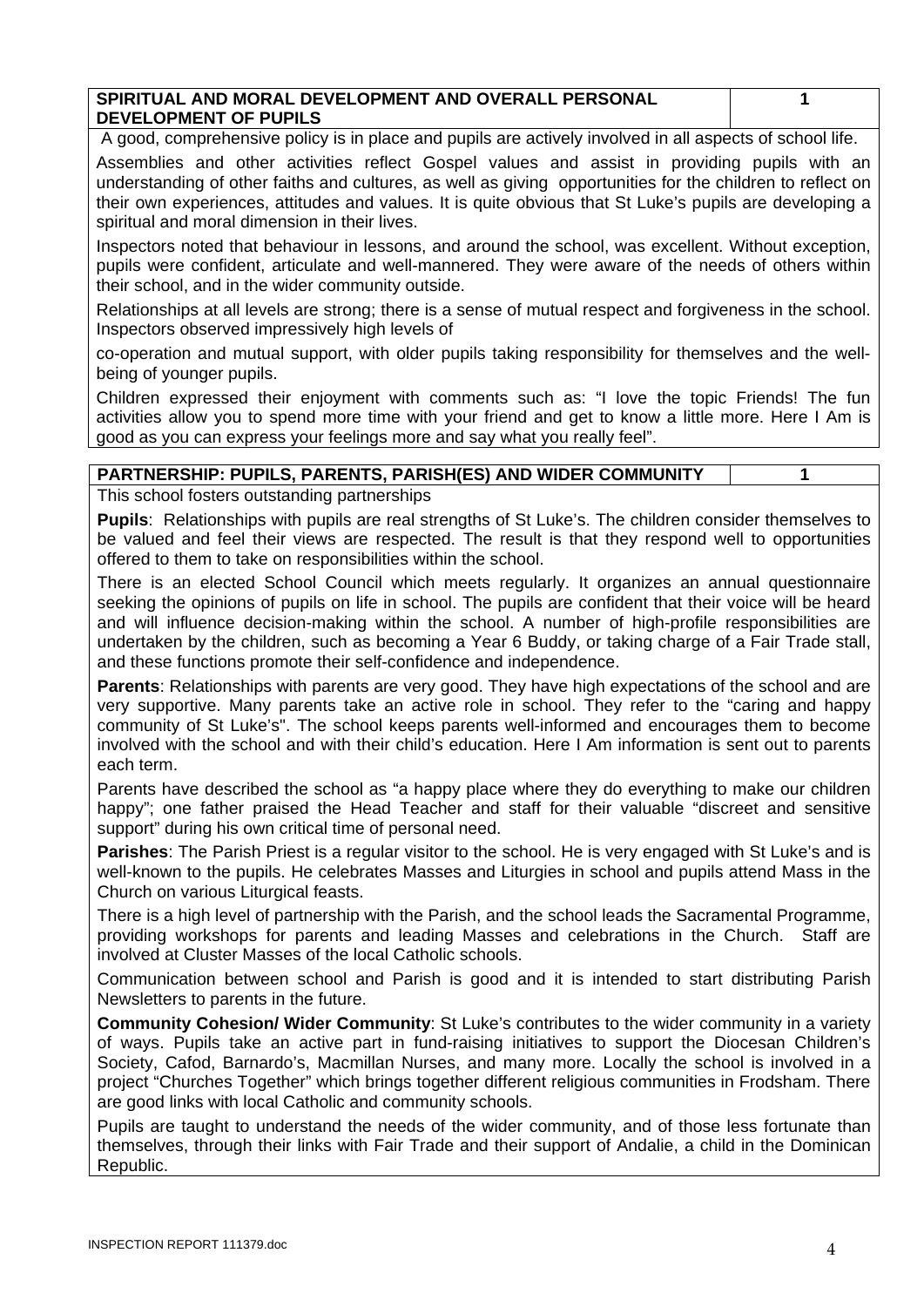### **ACHIEVEMENT AND STANDARDS IN RELIGIOUS EDUCATION 1**

Overall achievements and standards at St Luke's are judged to be outstanding. Teachers have high expectations of the pupils and most children make excellent progress whatever their capabilities and starting points on entry, with a good number exceeding expectations.

Pupils with disabilities and learning difficulties are fully included. Written work is well-presented and accurate. Pupils generally display a thorough knowledge and understanding of the subject; their knowledge of Scripture is outstanding.

Inspectors found that pupils throughout the school, from Reception to Year 6, were confident and articulate when talking about their work and how it relates to their lives.

Excellent teaching, and good use of high-quality resources, have a positive impact on achievement and standards in St Luke's.

#### **QUALITY OF TEACHING AND LEARNING 1**

The quality of teaching and learning at this school is outstanding. Good monitoring, and meticulous planning supported by thorough assessment result in all pupils making good, and in many cases excellent, progress.

Targets are set for each topic, and clearly recorded in pupils' work-books, and lesson objectives are used effectively. Work is carefully matched to pupil needs and interests; differentiation is of a very high standard and this has a strong and positive impact on the quality of learning.

Teachers have good subject knowledge and are confident delivering RE. Teaching is lively, resulting in well-motivated pupils. The school has worked hard to create an environment and culture where learning is enjoyable, and pupils thrive.

| LEADERSHIP AND MANAGEMENT IN DEVELOPING THE CATHOLIC LIFE AND |  |
|---------------------------------------------------------------|--|
| <b>ETHOS OF THE SCHOOL</b>                                    |  |

The Headteacher has a clear vision for the school and takes the lead in promoting its Catholic dimension.

The Governors work closely with the Head Teacher and make a major contribution to leadership and management in the school. There are excellent procedures in place to enable Governors to monitor RE effectively, through the work of the Curriculum Committee and the Religious Education Link Governor.

Working together, the Headteacher, Governing Body and the Acting Senior Management set the Catholic Mission of the school as their priority. The RE Action Plan is an integral part of the School Improvement Plan and is a pivotal element of the school's strategies for the future.

St Luke's is committed to high-quality professional development for RE; many opportunities are provided for fostering the spiritual development of all staff. These include *Here I Am* "Before You Begin" sessions led by the Head Teacher, and attendance at appropriate in-service training.

#### **LEADERSHIP AND MANAGEMENT IN RELIGIOUS EDUCATION 1**

There has been very good progress since the last Inspection.

Currently, the two Acting RE Leaders are very effective. They work well with the Head Teacher to provide direction for RE throughout the school. RE is monitored and evaluated well.

Both Acting Leaders are strong role models and are successfully building on the good practice and improvement led by the previous RE Leader. They are both committed to developing the Catholic life of the school.

In order to maintain the status and quality of RE, the school plans to appoint a permanent RE Leader. It is the view of the Inspectors that this appointment should be implemented as soon as practicable.

All documentation was found by the Inspectors to be up to date, and an effective system of observation and work scrutiny is in place.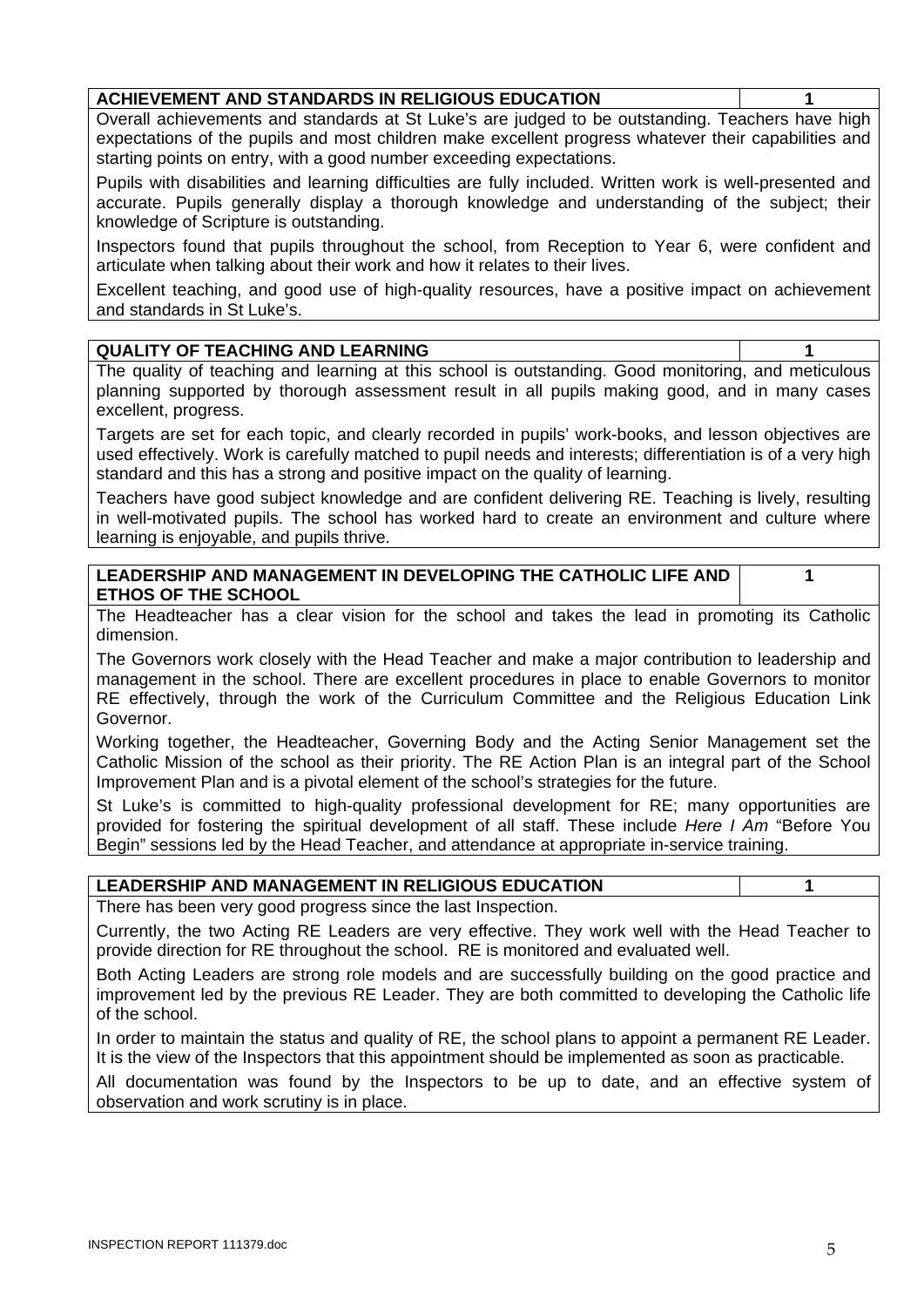#### **PARENTS QUESTIONNAIRE**

#### Number of questionnaires distributed: 150

Number of questionnaires returned: 77

|                |                                                                                                     | Strongly<br>Agree | Agree | Disagree | Strongly<br><b>Disagree</b> | Don't<br>Know |
|----------------|-----------------------------------------------------------------------------------------------------|-------------------|-------|----------|-----------------------------|---------------|
|                | My child enjoys school                                                                              | 51                | 26    |          |                             |               |
| $\mathfrak{p}$ | am happy with the values and attitudes that the<br>school teaches                                   | 52                | 25    |          |                             |               |
| 3              | am made to feel welcome in school                                                                   | 48                | 28    |          |                             |               |
| 4              | The school seeks the views of parents/carers and<br>takes account of their suggestions and concerns | 29                | 38    | 4        |                             | 5             |
| 5              | The school gives me a clear understanding of what<br>is taught in Religious Education               | 39                | 32    | 3        |                             | 3             |
| 6              | The school enables my child/ren to achieve a good<br>standard of work in Religious Education        | 42                | 31    | 1        |                             | 3             |
| 7              | The school keeps me well informed about my<br>child(ren)'s progress in Religious Education          | 30                | 41    |          |                             | 4             |

#### **PUPILS' QUESTIONNAIRE (Y6)**

|                |                                                            | Yes | Mostly | Sometimes | No. |
|----------------|------------------------------------------------------------|-----|--------|-----------|-----|
|                | Do you like being at this school?                          | 28  |        |           |     |
| $\overline{2}$ | Do you find out new things in Religious Education lessons? | 24  | 5      |           |     |
| 3              | Are your Religious Education lessons interesting and fun?  |     | 19     | 8         |     |
| $\overline{4}$ | Do you get help when you are stuck?                        |     |        | 9         |     |
| 5              | Do you have to work hard?                                  | 29  |        |           |     |
| 6              | Do teachers show you how to make your work better?         | 23  |        | 5         |     |
|                | Do other children behave well?                             | 14  | 16     |           |     |
| 8              | Are teachers fair to you?                                  | 30  |        |           |     |
| 9              | Do teachers listen to your ideas?                          | 22  | 10     |           |     |
| 10             | Are you trusted to do things on your own?                  | 24  |        |           |     |
| 11             | Do you enjoy your times of prayer together?                | 29  |        |           |     |

#### **PUPILS' QUESTIONNAIRE (Y2)**

|    |                                                            | Yes | Mostly | Sometimes | No |
|----|------------------------------------------------------------|-----|--------|-----------|----|
|    | Do you like being at this school?                          | 19  |        |           |    |
| 2  | Do you find out new things in Religious Education lessons? | 16  | 5      |           |    |
| 3  | Are your Religious Education lessons interesting and fun?  | 19  |        |           |    |
| 4  | Do you get help when you are stuck?                        | 20  |        |           |    |
| 5  | Do you have to work hard?                                  | 15  |        |           |    |
| 6  | Do teachers show you how to make your work better?         | 18  |        |           |    |
|    | Do other children behave well?                             | 11  | 9      |           |    |
| 8  | Are teachers fair to you?                                  | 22  |        |           |    |
| 9  | Do teachers listen to your ideas?                          | 19  |        |           |    |
| 10 | Are you trusted to do things on your own?                  | 15  | 5      | ⌒         |    |
| 11 | Do you enjoy your times of prayer together?                | 23  |        |           |    |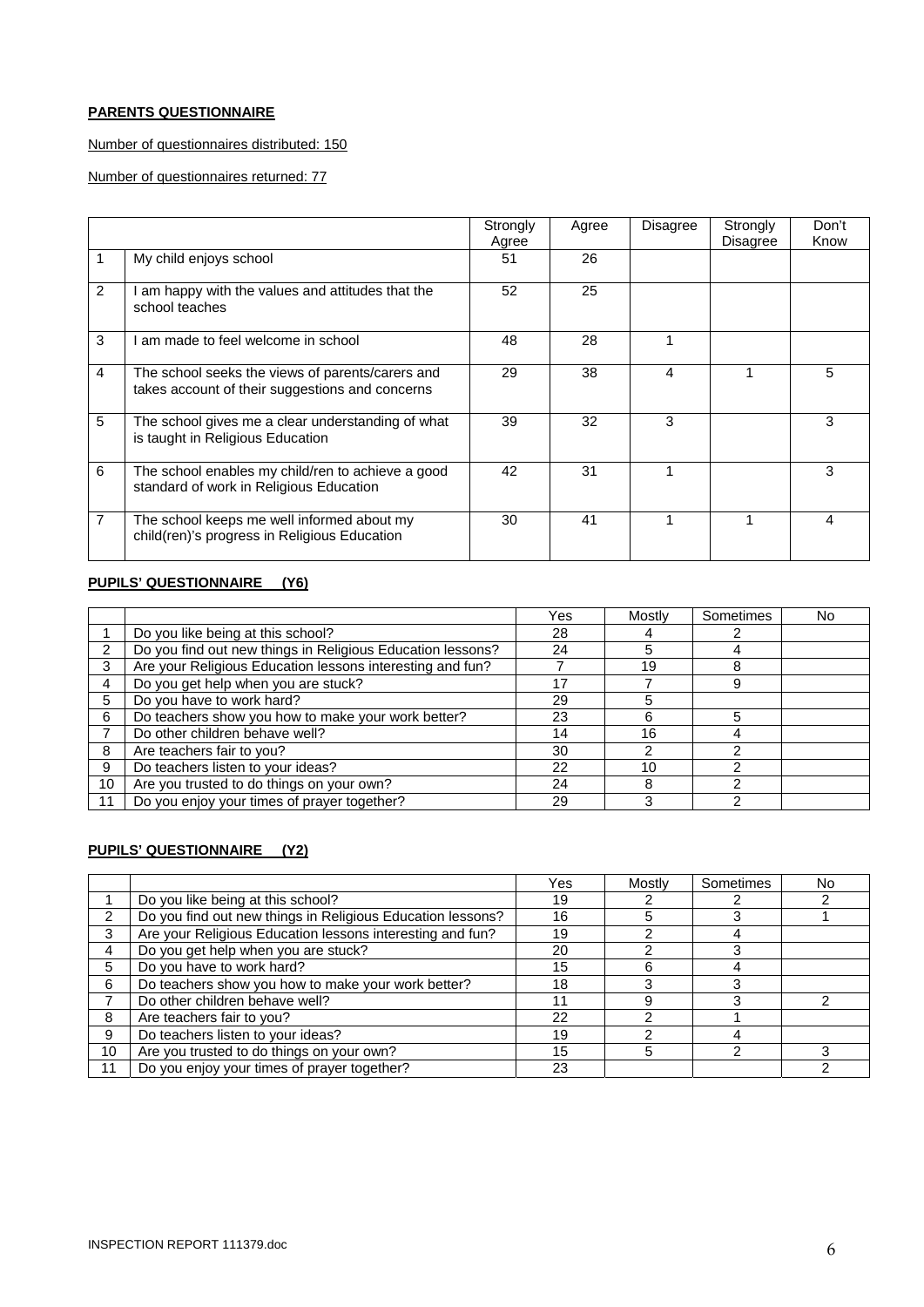| <b>INSPECTION JUDGEMENTS</b>                                                                            |           |
|---------------------------------------------------------------------------------------------------------|-----------|
| Key to judgements: Grade 1 is outstanding, grade 2 good, grade 3<br>satisfactory and grade 4 inadequate | Judgement |
|                                                                                                         |           |

| <b>OVERALL EFFECTIVENESS OF THE SCHOOL</b>                                         |  |
|------------------------------------------------------------------------------------|--|
| The effectiveness and efficiency of the provision of Catholic education in meeting |  |
| the needs of pupils.                                                               |  |
| Steps taken to improve the provision further.                                      |  |
| The capacity of the school to make further improvements.                           |  |

| THE CATHOLIC LIFE AND ETHOS OF THE SCHOOL                                         |  |
|-----------------------------------------------------------------------------------|--|
| The Mission Statement reflects the Gospel and the Catholic purpose of the school. |  |
| Pupils have an understanding of the school's mission and appreciate its ethos.    |  |

| <b>COLLECTIVE WORSHIP</b>                                                            |  |
|--------------------------------------------------------------------------------------|--|
| The school provides frequent and high quality opportunities for prayer, collective   |  |
| worship and liturgical celebrations.                                                 |  |
| Staff and pupils are encouraged to be actively involved in prayer, worship and       |  |
| liturgy.                                                                             |  |
| Collective worship contributes to the spiritual and moral development of all pupils. |  |

| SPIRITUAL AND MORAL DEVELOPMENT AND OVERALL PERSONAL                         |  |
|------------------------------------------------------------------------------|--|
| <b>DEVELOPMENT OF PUPILS</b>                                                 |  |
| There are whole school policies for spiritual and moral development.         |  |
| The school contributes to spiritual and moral development through the whole  |  |
| curriculum and life of the school.                                           |  |
| The behaviour of pupils                                                      |  |
| The school contributes to the social and cultural development of all pupils. |  |

| <b>PARTNERSHIP: PUPILS, PARENTS, PARISH(ES) AND WIDER COMMUNITY</b>                    |  |
|----------------------------------------------------------------------------------------|--|
| Pupils consider themselves to be valued and respected and recognise the                |  |
| responsibilities that this involves.                                                   |  |
| Pupils have opportunities to take on responsibilities within the school and to         |  |
| participate in service within the wider community.                                     |  |
| Pupils make a contribution to the community in and beyond the school.                  |  |
| Parents are informed about the school's mission as a Catholic school and are           |  |
| encouraged to participate and contribute.                                              |  |
| The school fosters effective links with the local parish(es). Priests and parishioners |  |
| are invited and welcomed to some school events.                                        |  |
| The school has good links with other schools.                                          |  |
| The school contributes to the life of the wider community.                             |  |

| ACHIEVEMENT AND STANDARDS IN RELIGIOUS EDUCATION                                  |  |
|-----------------------------------------------------------------------------------|--|
| All pupils make progress taking into account variations between pupils and groups |  |
| of pupils.                                                                        |  |

| <b>QUALITY OF TEACHING AND LEARNING</b>                                        |  |
|--------------------------------------------------------------------------------|--|
| The effectiveness of teaching and learning in meeting the needs of all pupils. |  |
| The appropriate use and rigour of assessment.                                  |  |
| Pupils enjoy their work.                                                       |  |
| The extent of parents'/carers' involvement in their children's learning.       |  |
| The curriculum meets Diocesan requirements.                                    |  |